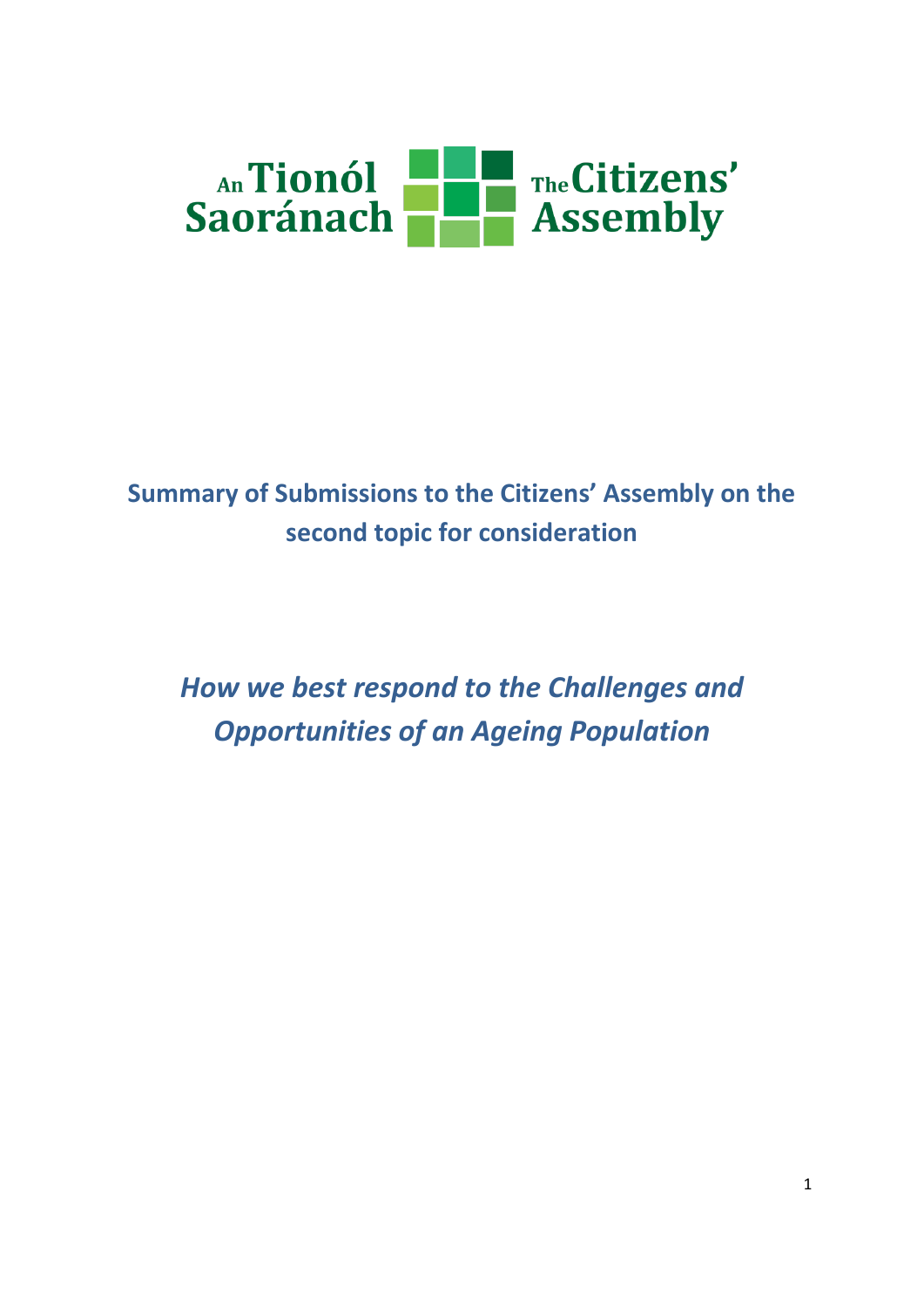#### **Contents**

| Page |
|------|
|      |
|      |

# **Key Issues arising from Submissions**

|    | 9  |
|----|----|
|    | 9  |
|    | 10 |
| 9. | 10 |
|    | 11 |

Appendix 1 - Submissions made by Advocacy Groups and Professionals/Academics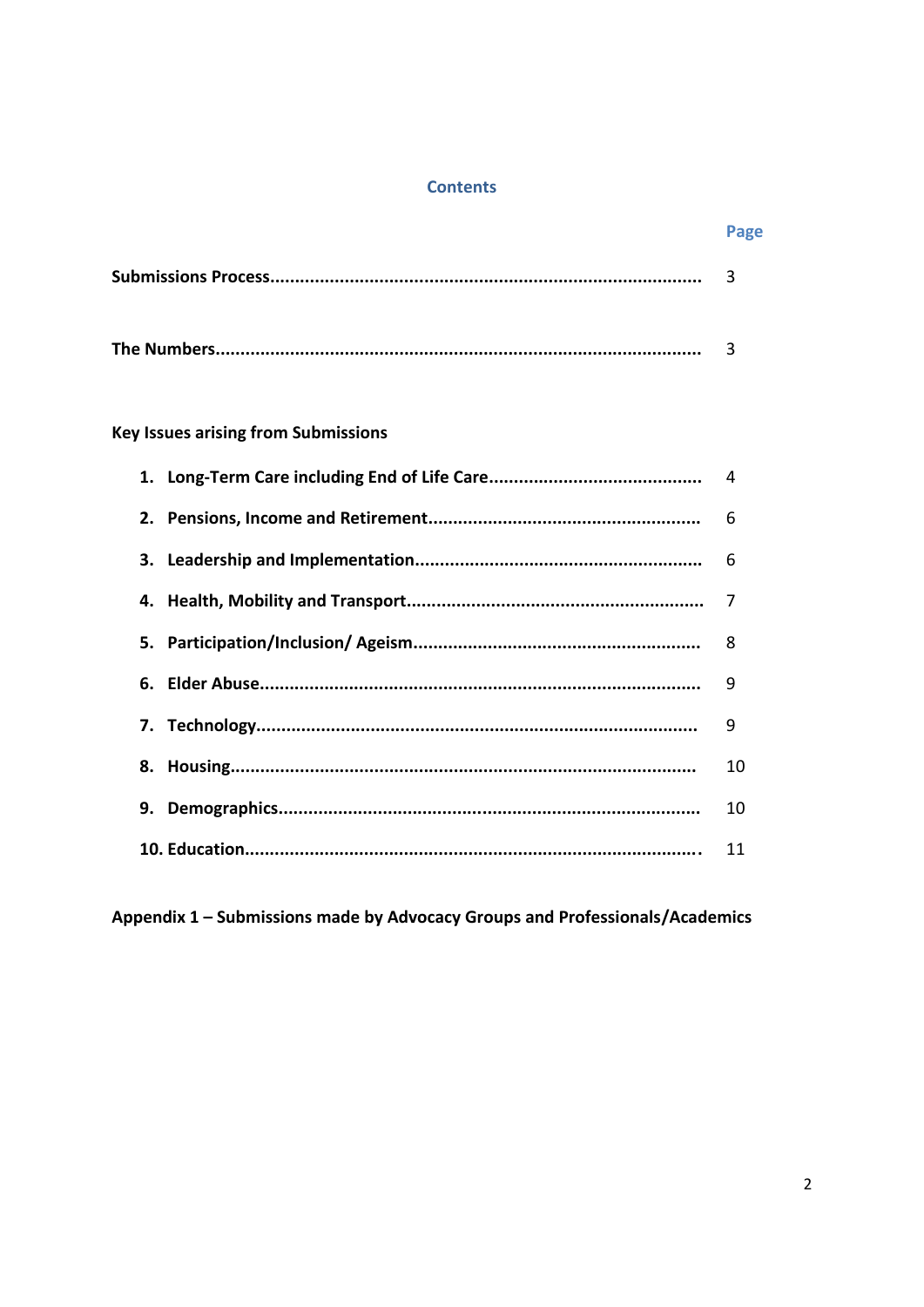#### **Submissions Process**

The submissions process for the second topic "How we best respond to the challenges and opportunities of an ageing population" was open from  $3<sup>rd</sup>$  April to  $19<sup>th</sup>$  May 2017.

A number of steps were taken to encourage the public to engage with the submission process. Advertisements were placed in a number of national newspapers on  $3<sup>rd</sup>$  April 2017. These papers included: The Irish Examiner, The Irish Times, The Irish Independent and The Irish Mirror. In addition an advertisement was placed in the Farmers Journal.

From the week beginning 8<sup>th</sup> May additional advertisements were placed in the following regional newspapers: Cork Independent, Dublin People Group, Limerick Post, Galway Advertiser, Meath Topic, Drogheda Leader, Wexford People, Clare Champion, The Kerryman.

The submissions process was also promoted on the Assembly's Twitter Account @CitizAssembly and by using the hash tag **#citizensassembly**.

The Secretariat has created this summary to outline some of the key issues and some possible solutions indentified by individuals, non-government organisations, and professionals on the second topic the Citizens' Assembly is to consider "How we best respond to the challenges and opportunities of an ageing population". This summary covers many of the areas highlighted from the submissions process; however it is worth visiting the Citizens' Assembly website [\(www.citizensassembly.ie\)](http://www.citizensassembly.ie/) to read the submissions in full. Where possible a reference number is provided to allow the members to consider the relevant submissions in more detail.

## **The numbers**

129 submissions were received, of which 124 were received online and 5 were received by post.

Of these, 122 have been published to the Citizens' Assembly's website. In total 7 were not published. Of those originally received and not published the reasons were as follows:

- 1 online submission was withdrawn by author.
- 3 online submissions were resubmitted by the authors.
- 2 postal submissions were not signed and assumed anonymous.
- 1 postal submission was not relevant to the topic.

| <b>Category of respondent</b> | <b>Published Submission</b> |
|-------------------------------|-----------------------------|
| <b>Individual citizens</b>    | 86                          |
| <b>Professions</b>            | 3                           |
| <b>NGOs</b>                   | 33                          |

Total 122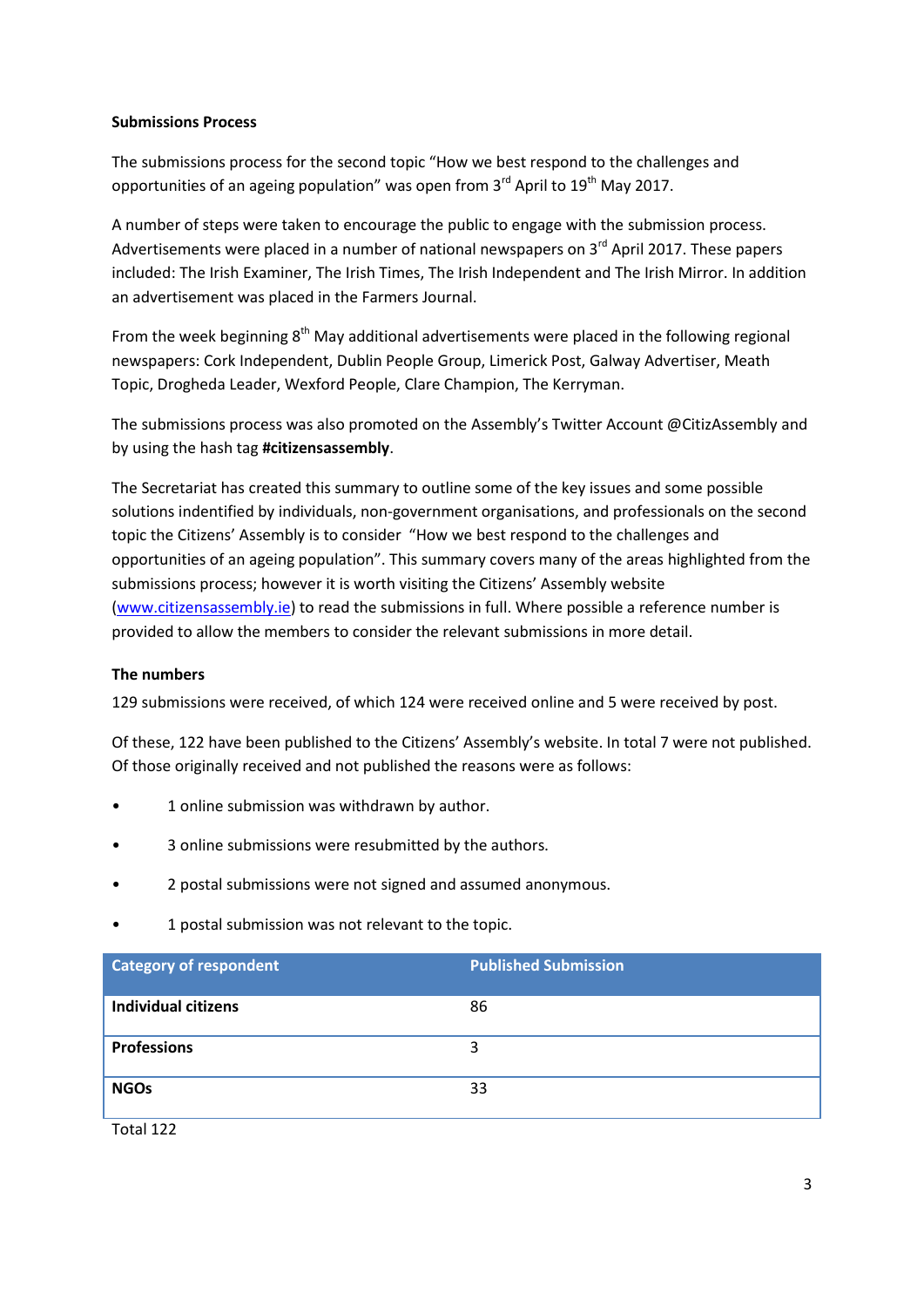#### **Key Issues arising from Submissions**

The overwhelming view throughout the submissions is that while there are substantial challenges to be expected with an ageing population, we have a duty and a responsibility to care for our older members of society and we should welcome the opportunities and experience they present.

The challenges facing society with regard to the ageing population are primarily in the areas of care, health, housing, pensions, transport and technology. Valuing the older members of society and recognising and respecting the enormous contribution they can make at all stages of their lives is an integral part of ensuring that people can live with dignity as they age.

A number of key issues arose consistently in many of the submissions. It is important to note that individual submissions often presented more than one issue for consideration. Bearing this in mind, we have extracted the themes which arose most frequently through the submissions and some of the recommendations which came through with these.

# *1. Long-Term Care including End of Life Care*

The most commonly raised matter was that of long term care for older people. The changing nature of society and the less family support available, the more need is emerging for appropriate alternatives to caring for older people in both their own homes and in nursing homes or other institutional settings. Suggestions also emerged around providing community type accommodation specifically designed for older residents which facilitates independent living for as long as possible with a range of available services on site (A1–186KDI8XMUPN). Another suggestion was for intergenerational solutions to this issue such as combination retirement home/childcare centres

One submission quoted the Minister for Health in an address to the Dáil in January last, acknowledging the differences between residential and home care and the importance of recognising the need for a properly funded system that will work for all older people wherever they can and wish to live (A1-YY2WAIOZIK9P).

The availability of adequate funding for and the effective regulation of both residential care and home care was also submitted as an important consideration in the provision of person-centred care. It was noted that the main source of state funding – the Fair Deal – is focused entirely on long term residential care in nursing homes irrespective of the care and support needs or indeed the choice or wishes of older people (A1-JO7USESW1OI4 )

The difficulty accessing the grant application process to make an older person's home accessible, was reported as unnecessarily difficult, and often resulted in the older person having to go into a nursing home because of this (A1-VGO3DFXCFSME ). Demand for both public and private nursing care, public hospital and community care for older people means that the services for this group are constantly under pressure. It was suggested that as home care is not a viable option for some older citizens, the Government must address the nursing home issue and with that, the funding issue, as soon as possible (A1-B5WJAUKQFQHV).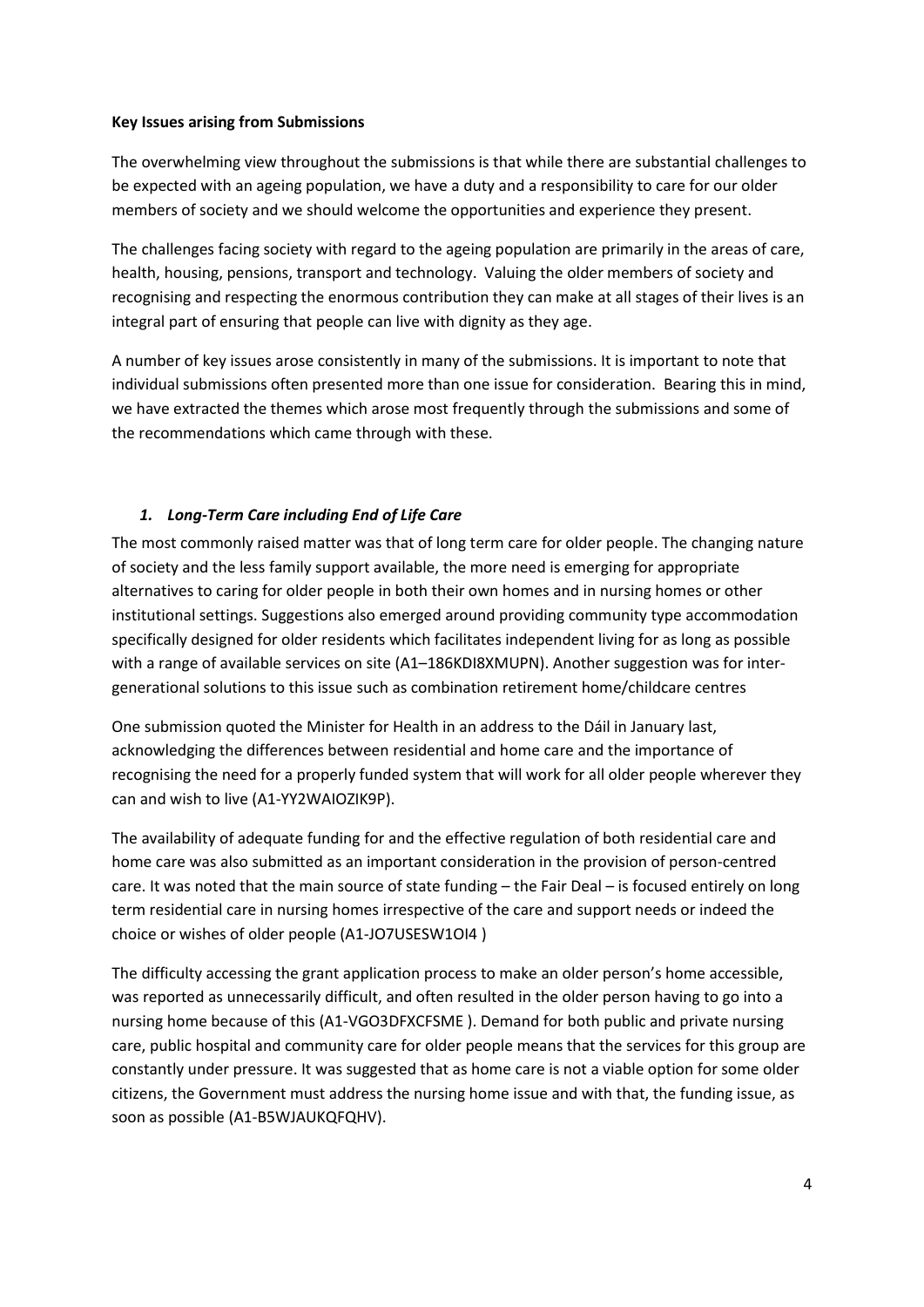The need for adequate home help for those living in their own homes was noted in a number of submissions (A1-L64K6GT361ZA)

Overall, the general feeling in the submissions which raise this issue is that people should be allowed to remain in their home, with appropriate supports, if they so wish. One Advocacy group pointed out that while it is well documented that most people in Ireland wish to die in their home, only 26% of people achieve their wish to do so. Another submission noted that our health system is already pressurised, so we need to ask the question - how can we meet the health and social care demands under this pressure? (A1-8L61UQ8P0B4R).

In relation to care of people with Alzheimer's, on submission noted that there appears to be evidence of a 'rush to institutionalise loved ones' and suggested, similar to other submissions, that funding for the 'Fair Deal' scheme should be diverted to care in the home (A1- M9SMDEB1XHIR).

It was noted from a number of the submissions that many older people are themselves, caregivers ( A1-M02FNW75VJH3). A lack of support for long-term care is putting a great amount of pressure on these older people who have to consider those in their care as well as themselves.

It was suggested in one submission that while older people's issues are dealt with by the section within the Department of Health responsible for long-term residential care, older people will always be seen as patients and not as contributors to society. (A1-KY0T3EN2ILRN ). A suggestion was made to appoint a full or junior Minister who could act cross-departmentally to implement the National Positive Ageing Strategy.

A significant number of submissions noted the need to ensure that appropriate end of life care is provided in Ireland (A1-924TNU7F1W8I)

## **Some recommendations included:**

- "Nursing homes provide a vital service but need to be considered as an integrated, skilled, knowledgeable member of the multidisciplinary team" ( A1-B5WJAUKQFQHV)
- Establish a statuary entitlement to home care (A1- JW59JZ6K9JHC)
- Urgent review of the Nursing Home Support ('Fair Deal') scheme. (A1-KY0T3EN2ILRN )
- Ageing at home should be prioritised. (A1-KY0T3EN2ILRN )
- Importance of the state providing appropriate end of life care. (A1-OW4GQ6R7VI33)
- There needs to be a 'one stop shop' of information regarding all older people care services, rather than having family members having to conduct their own individual research (A1- M9SMDEB1XHIR)
- Greater funding for Home Care Packages/ home based supports so as to enable Older People to live at home as long as they wish. (A1-WZ50N9NOPH39 )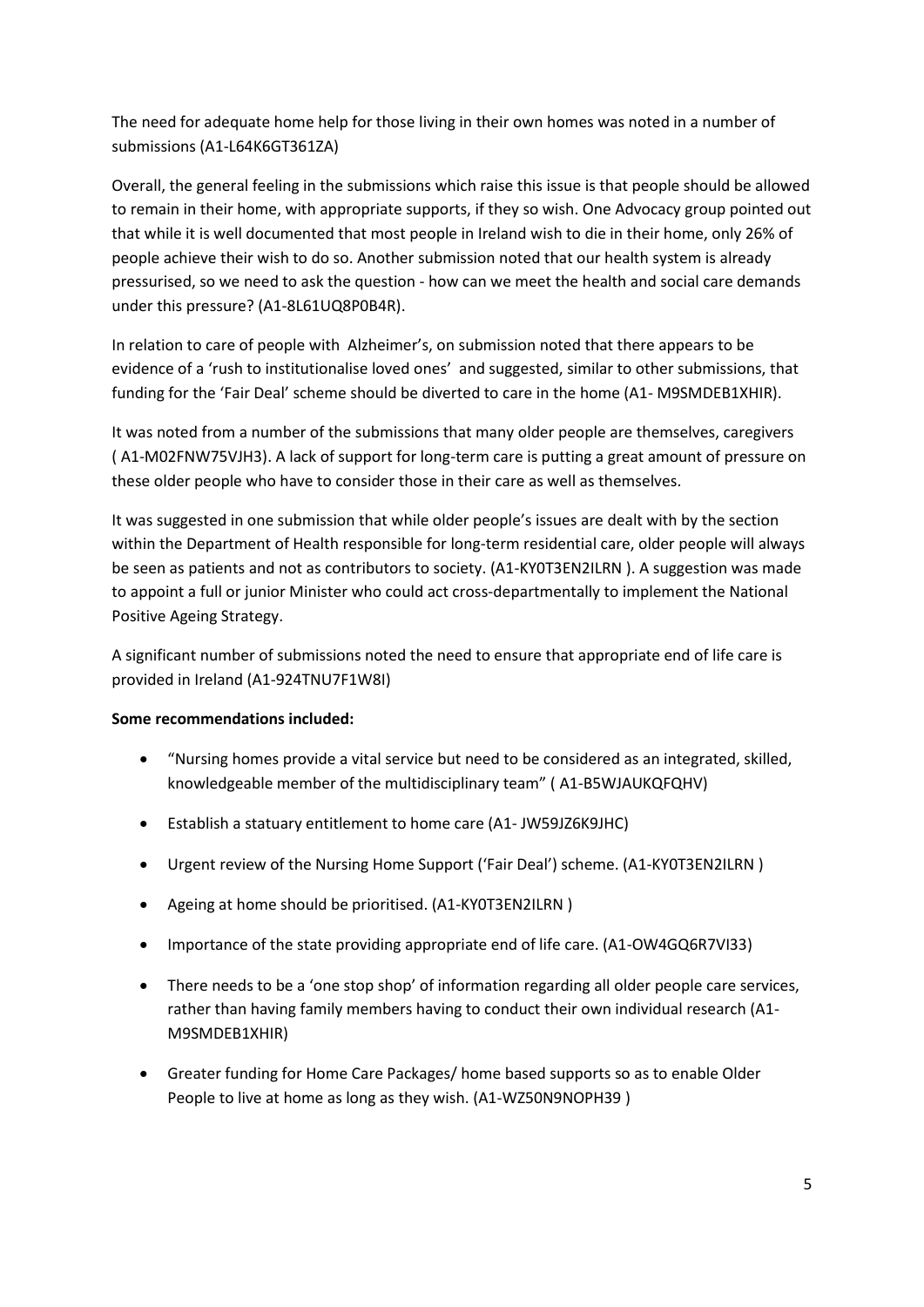A submission notes that older people need choices regarding housing such as retirement communities, bungalows, semi-sheltered accommodation, space for visitors to stay, access to transport, shopping and leisure facilities. (A1-BZ7AMKDEEEKJ )

## *2. Pensions, Income and Retirement*

The issue of retirement, income and pensions is of concern to older people, particularly those living alone. Poverty in the older population is of immediate concern in respect of those living alone who are dependent on the State pension.

Suggestions have been made throughout the submissions received that the compulsory retirement age should be abolished or raised and proper retirement planning to include financial planning should be available to all. One suggestion was made that assistance be provided by the Department of Social Protection to older people to explain pension entitlements prior to retirement (A1- K1O6EOLWVQAZ).

It was pointed out that those in self employment, such as farmers for example, are often to be found working into their seventies eighties and nineties. The question was asked "why do we have to retire because we are 65 years young?" (A1-IW7U2TENSG3V)

Of particular concern is the impact of a legacy of Government policy on female pensioners (A1- YK29GRHG2G4Y), health and welfare issues associated with older people living in homes that they can no longer afford to maintain and those with additional costs associated with having a disability.

#### **Some recommendations included:**

- Conduct a review of pensions and reverse cuts to pensions (A1–VGZ74FY8Z9WM).
- The State pension should be benchmarked in legislation as 35% of average weekly earnings, and the Government should launch a targeted awareness campaign targeted at younger generations (A1- JW59JZ6K9JHC).
- An Advocacy group emphasised for the greater involvement for the State in any enhancement to the pension system (A1-1WTSKJXNJDPR).

## *3. Leadership & Implementation*

A number of submissions recommended the appointment of a Minister for Older People and/or a Department for Older People. It was suggested that this Department could champion older people's needs and represent them in many matters (A1-P9863ZVJLW8E).

A number of suggestions were made around the theme of leadership and implementation. One submission for example, highlighted that for many years there have been inconsistencies between policies on services for older people and their implementation (A1-JSL53WKNY30D ).

## **Some recommendations included:**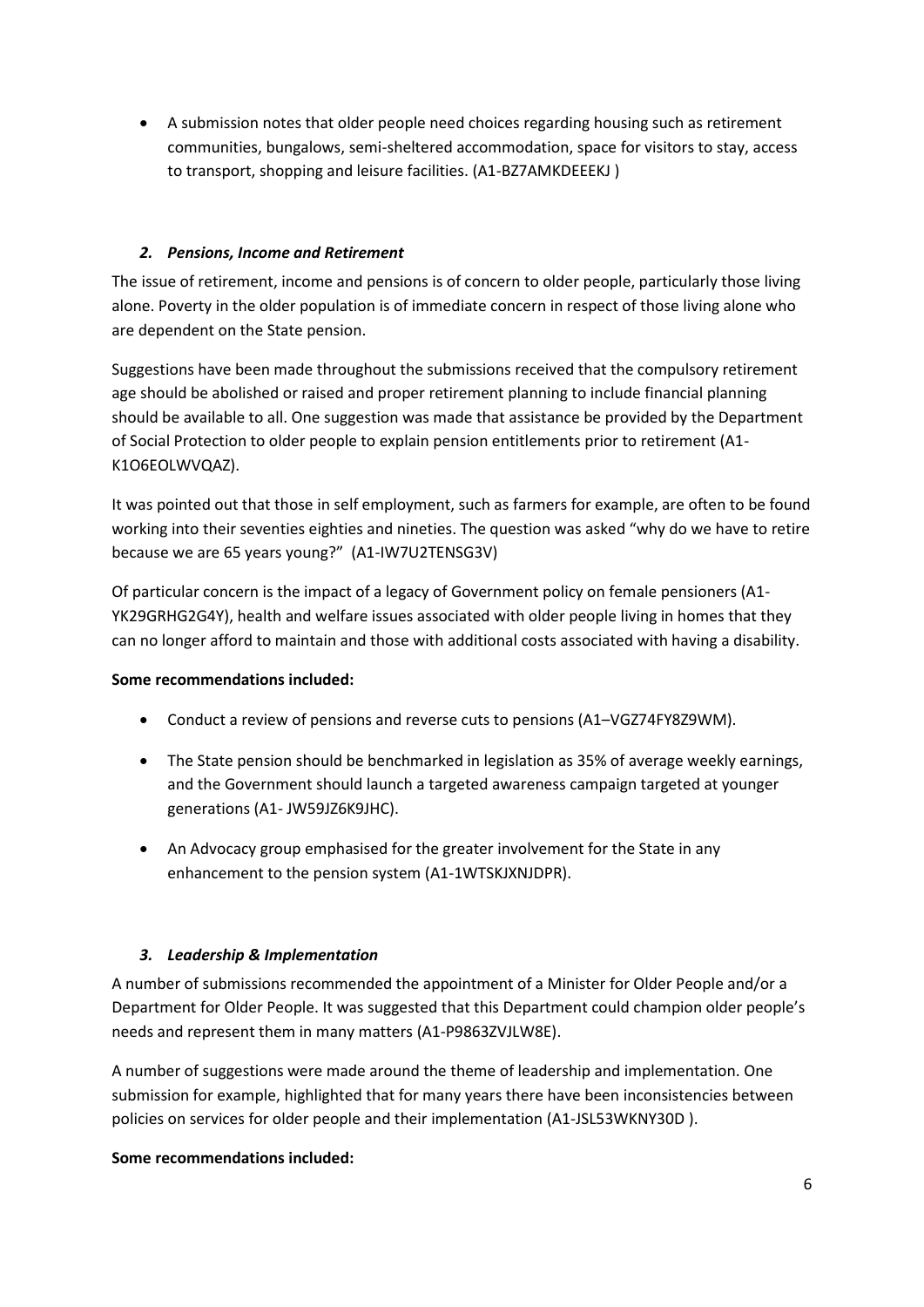- Appoint a Minister for Older People. (A1-P9863ZVJLW8E)
- Have a Department for Older People. (A1-T8QWXCPJEM3A)
- Appoint a Senior Civil Servant with a co-ordination role so as to report a whole of government action place for the National Positive Ageing Strategy (A1-6M4PESDGXS40 )

## *4. Health, Mobility and Transport*

Health issues and access to appropriate and adequate health care is of concern to many. Some of the particular issues which were raised included waiting lists, deferred treatments, and insufficient beds/nurses/doctors.

Difficulties experienced by older people in navigating, activating and managing serviced need to meet their medical and personal care needs. (A1-W46NGVQXNDPE )

One advocacy group noted that statistically women have a longer life than men and suggested that it is important for policy makers and service providers to recognise both gender differences and impact of ageing on one's health. (A1-XM4S1CAGFV0J)

Proposal for an extensive and intensive educational campaign regarding health to operate as a 'prevention and not a cure' format – targeting those at age 50 to address physical and psychological problems. The submission notes that if successful, such a campaign should be self financing as it would reduce strain on state sponsored medical assistance. (A1-25KFRT2NK08O)

Loneliness and isolation of older people were issues which were raised in a number of the submissions received. Inability to access services, social outlets etc. is a problem faced by many people because of poverty, disability or lack of transport, particularly in rural Ireland. Accessible transport systems are required in the first instance to combat this particularly in rural Ireland, one submission noted. (A1-8XW0OOGUNJL3 )

One submission included a proposal for a voluntary initiative to be offered to nursing homes. With this initiative older people would be invited on bike rides with volunteers. The submission noted mental, physical, psychological and social health benefits accrue from the cycling experience. (A1- JXCAQI7GE235 )

## **Some recommendations included:**

- Review medical card qualification levels for older people (A1-NYBF9UQ59Z06)
- An advocacy group suggested the Citizens' Assembly examine the impact of socio-economic inequalities within older people and across the lifecycle in health and wellbeing. (A1- IDA0M1B5XQL1)
- The All-party Oireachtas Group on Dementia recommends that supports for people with dementia be a key component in any recommendations being made regarding law, public policy, strategies and investments in serviced of older people.( A1-MBK51SMM76H1)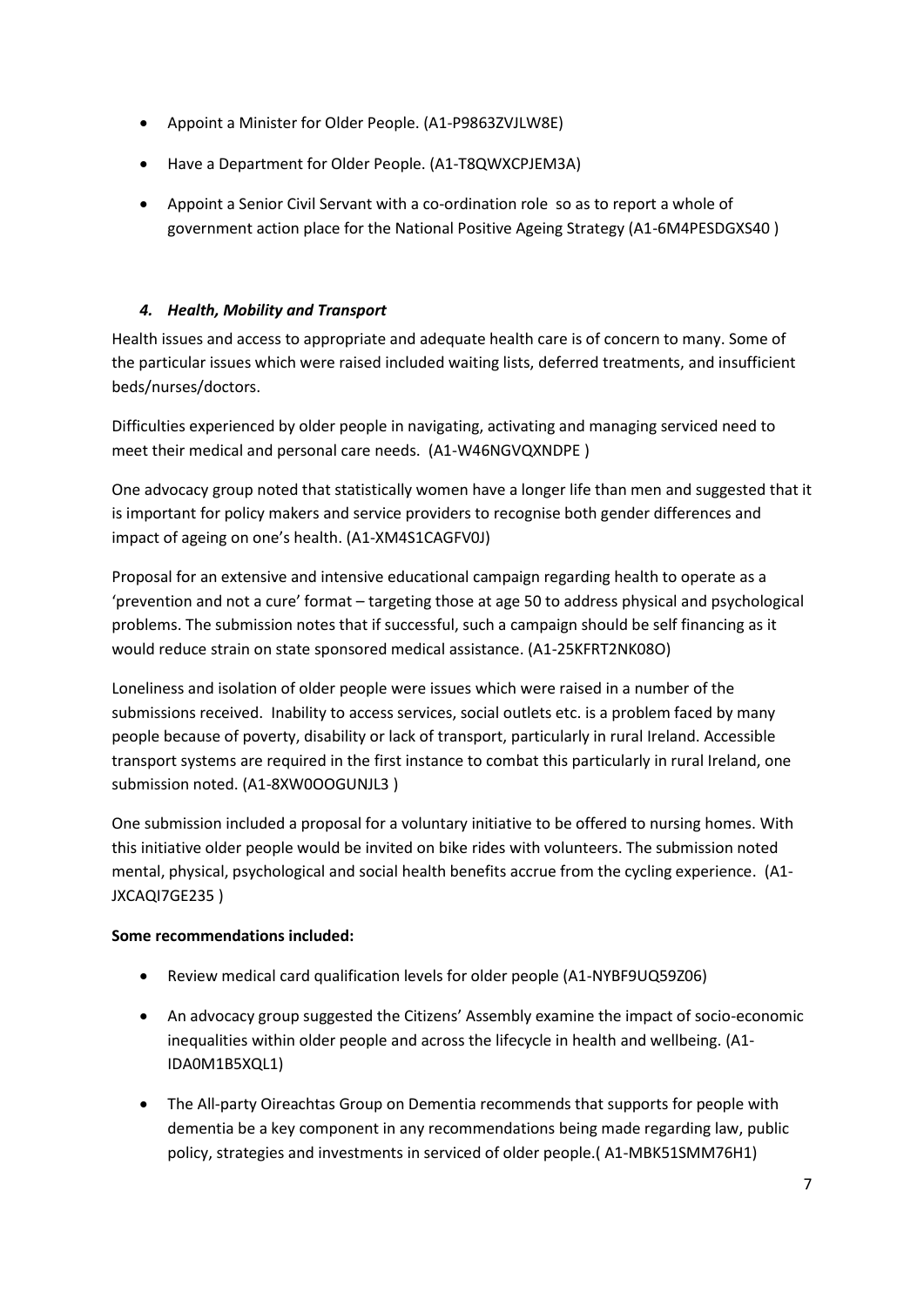- Income maintenance, transport, and infrastructural policies should be age proofed for older people from equality and social inclusion perspective (A1-P7AXX3O8WUNW).
- An advocacy group pointed out that they are often required to provide specific nutrition requirements to vulnerable older people, they suggested that a nutritional assessment should take place as part of a HSE Home Care Package (A1-Z2PQRYY20ANS).

# *5. Participation/ Inclusion/ Ageism*

One advocacy group submission pointed out that recognising the contribution of older people as volunteers and as active citizens will assist in addressing issues that add to the narrative of older people as a burden on society. The submission pointed to a TILDA report which suggested that older adults are active respondents in civic and religious activities, with more than 80% of this population having voted in the last general election (A1-BNDDC9XAZOQS ).

One submission noted that ageism often goes unrecognised and unchallenged in Ireland. (A1- JSL53WKNY30D ) Another went on to note that the effects of ageism are even more acute when coupled other discrimination issues, such as homophobia, sexism, and discrimination on the grounds of a disability (A1- S4Z4FOVSGG7T).

#### **Some recommendations included:**

- One suggestion made was that older people continue to work in a related field well into their retirement, possibly in a part-time or reduced capacity if required. Others suggested that health permitting, people should not be restricted in employment based on their age (A1-IW7U2TENSG3V).
- Intergenerational cooperation to enhance active citizenship. (A1-JSL53WKNY30D)
- Promote attitudes of respect and value. (A1-JSL53WKNY30D )
- The goal should be to create a dynamic older participating population who participate in developing society by continued use of their skills and experience (A1-BNDDC9XAZOQS).
- An individual stated in their submission "State sponsored Clubs for the elderly would be also ...helpful to both the elderly and their families. It would allow those elderly people living on their own to have a more sociable life which has been proven to have a positive impact on their quality of life especially their mental health" ( A1-50RCVUOAYGZY ).

## *6. Elder Abuse*

A number of submissions raised the issue of elder abuse and suggested that urgent action be taken to address this problem. One submission from a member of the Oireachtas included the text of a Private Members Bill with respect to the issue (A1-VW0MRCBBT19H).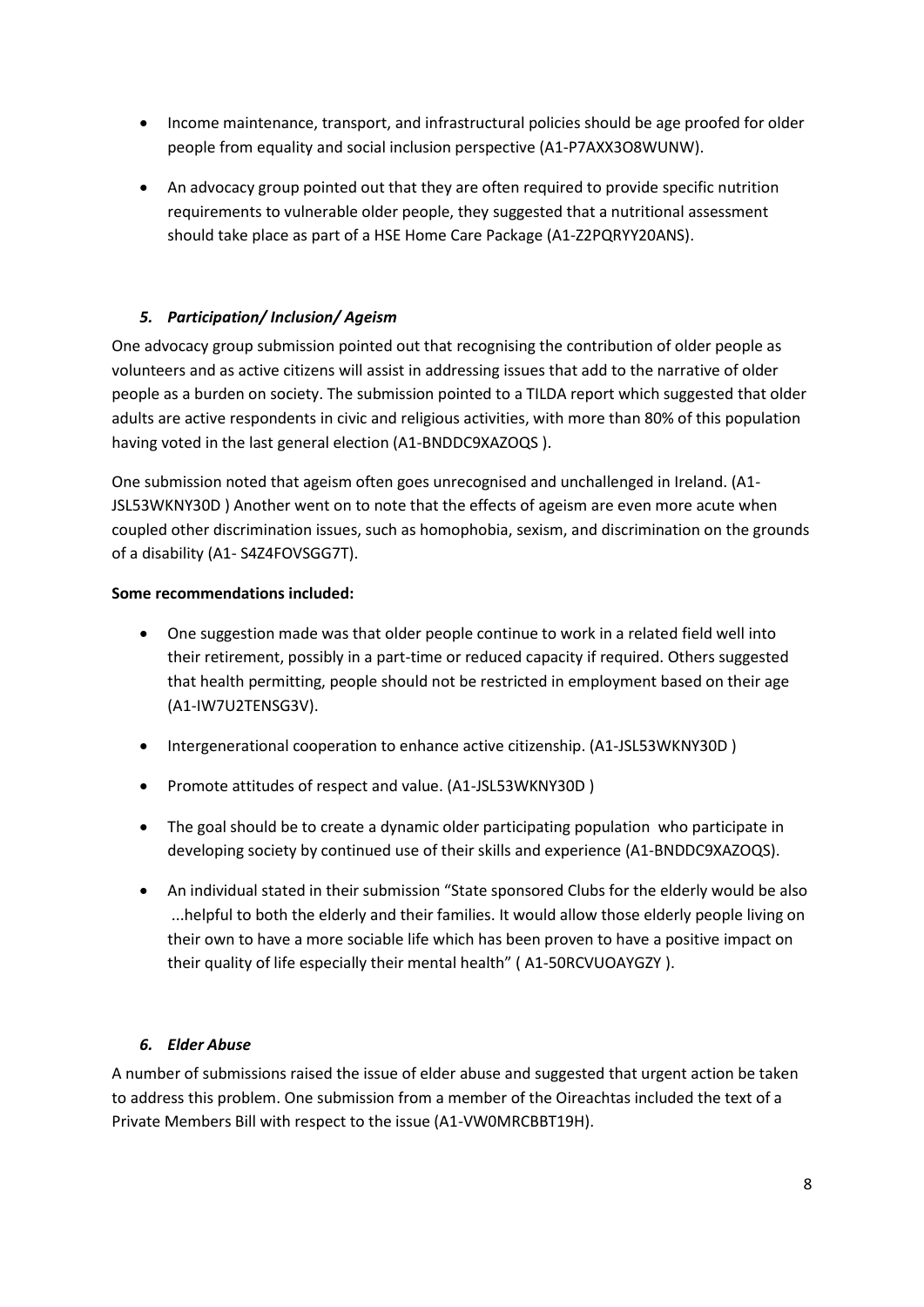Another submission noted that 'the issue of elder abuse is widespread, secretive and hugely damaging to the person and families involved' (A1- 55UOSRUXO9W5).

In relation to elder abuse one submission noted the following report and the suggested follow up actions required:

"In 2013 the National Positive Ageing Strategy reported that the prevalence of elder abuse in Ireland was 2.2 per cent but that the prevalence of elder abuse in other developed countries is between 3 and 5 per cent, and that the number of people experiencing elder abuse may be greater than reported. The Commission has recommended that 'research should be commissioned by the government to establish the reasons for the significant lower reported rate of elder abuse in Ireland compared with other developed countries'"( A1-UFQ5874GEPHS).

# **Some recommendations included:**

- Structures/ professional bodies required to fully implement presumption of capacity enshrined in the Assisted Decision Making Act 2016 must be put in place without delay (A1- WZ50N9NOPH39).
- Increase the number of HSE Case Workers assigned to process and combat elder abuse (A1- VW0MRCBBT19H).

# *7. Technology*

The advances in technology in society have made accessibility to services even more difficult for many older people and in some cases leaves them more isolated than ever. Many services are now automated or require internet access and an ability to navigate some form of technology.

A concerned 80 year old noted in his submission that the state and private bodies insist 'he go to their website for further information', which he finds very difficult to do (A1-3QSV1LVLE1K9). The submission goes on to note that Ireland needs a Minister for Older people, and that such a request would help represent older people going forward. Another representation from an advocacy group emphasises the importance of tackling this issue, and notes, even phone calls are difficult due to the use of 'menu systems' by call centres (A1-55UOSRUXO9W5 ).

A submission from a PHD candidate made an observation that technology is on its own evolutionary path, and the public's task should be to actively engage with the challenges and changes 'evolving technologies' bring our way, and start that conversation sooner rather than later (A1-TDJUZI30PTIZ )

## **Some recommendations included:**

 Continuing assistance for those who are able to use certain technologies prior to entering a nursing home, to ensure older people do not become isolated (A1-USA6HWVE4IIH )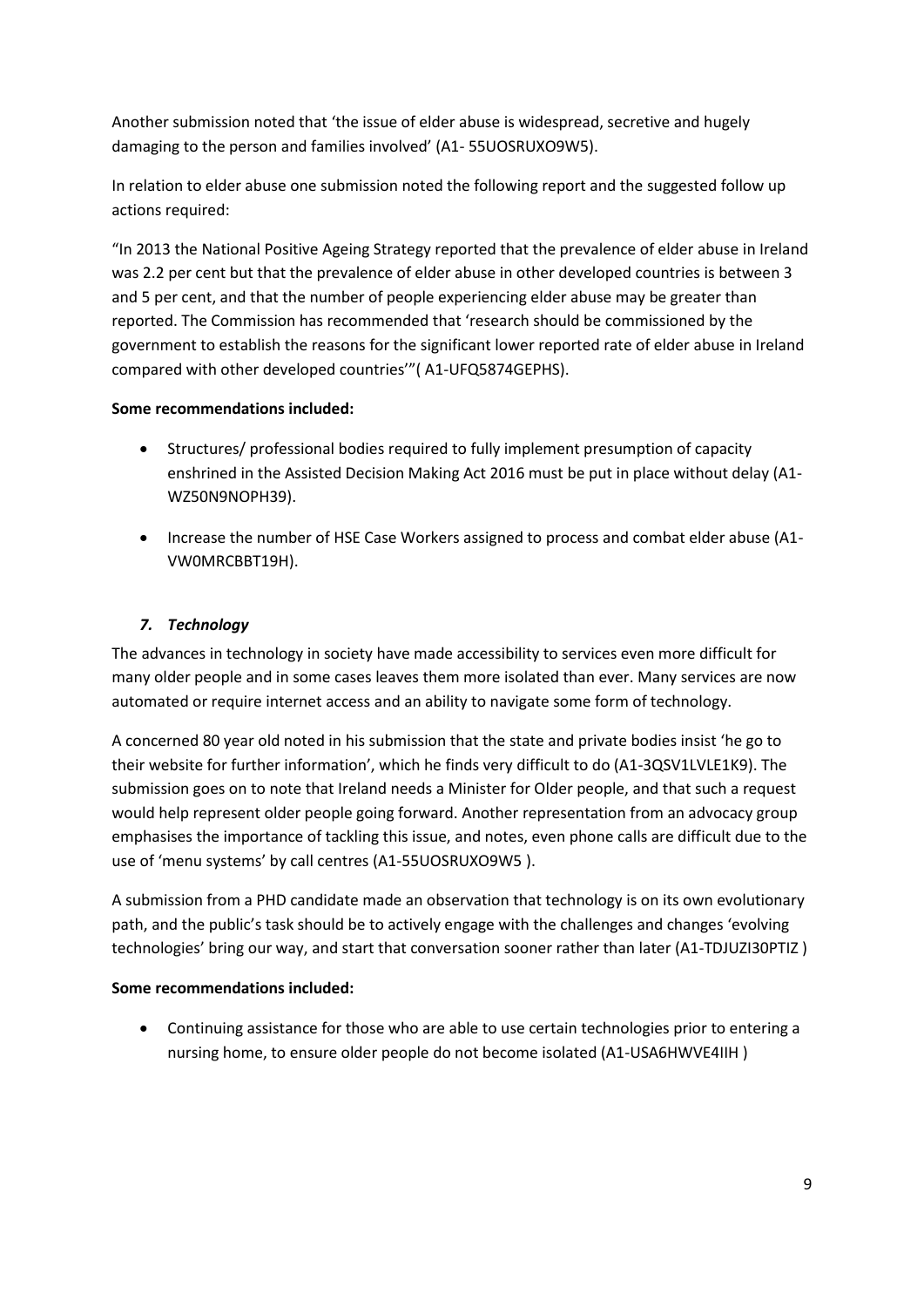# *8. Housing*

In relation to housing, one submission noted that the State seems opposed to state-subsided housing, but that the only way to ensure people of all ages and backgrounds have the same standard of housing is large scale State intervention. The submission went on to say that special segregation in housing is a sign of failed policy (REF A1-4EE20D3P48OU).

A submission from one of the advocacy groups in this area notes "the importance of the housing adaption grant and its importance in enabling people with an acquired disability to remain in their own house". However the submission goes on to say ...the housing adaption grant..."as it currently operates, falls short of what it is supposed to do, due to slow administration and limited funding for the grant" (A1-P7AXX3O8WUNW).

Another submission noted that "older people who do not have private wealth are likely to live in poor-quality accommodation not suited to their needs" (A1-4EE20D3P48OU ).

# **Some recommendations included:**

 A scheme to allow older people or remain in their houses, and for the house to be gradually adapted to their needs as required (A1-JC3XBCBGL2AW).

# *9. Demographics*

One submission pointed to a report published by the UN in 2015 entitled 'World Population Ageing'. According to the submission, "by 2050, the number of older persons will have doubled reaching 20% of the global population". There is no doubt, the submission emphasises, " but this change in demographics represents one of the most significant challenges of our time" (A1-N4LW1QUWE2PA).

Another submission questioned the validity of claims that the population is ageing and suggested that this is a myth put forward to advance an agenda (A1-1EGRD944NTOT). One submission suggested that an ageing population is based on projections which is really guesswork and is being used as a way of extending retirement age to ensure people are at the end of their life before they can claim a pension (A1- 369VK2AB5CLA).

## **Some recommendations included:**

 One advocacy group noted that the increase in ageing demographics should be seen as a positive change rather than viewed as a burden on the systems of the state. The submission goes on to say that "older people are not just patients of a health system rather they are participants in communities as volunteers, act in caring roles from family, contributors to the economy and active citizens as voters" (A1-BNDDC9XAZOQS ).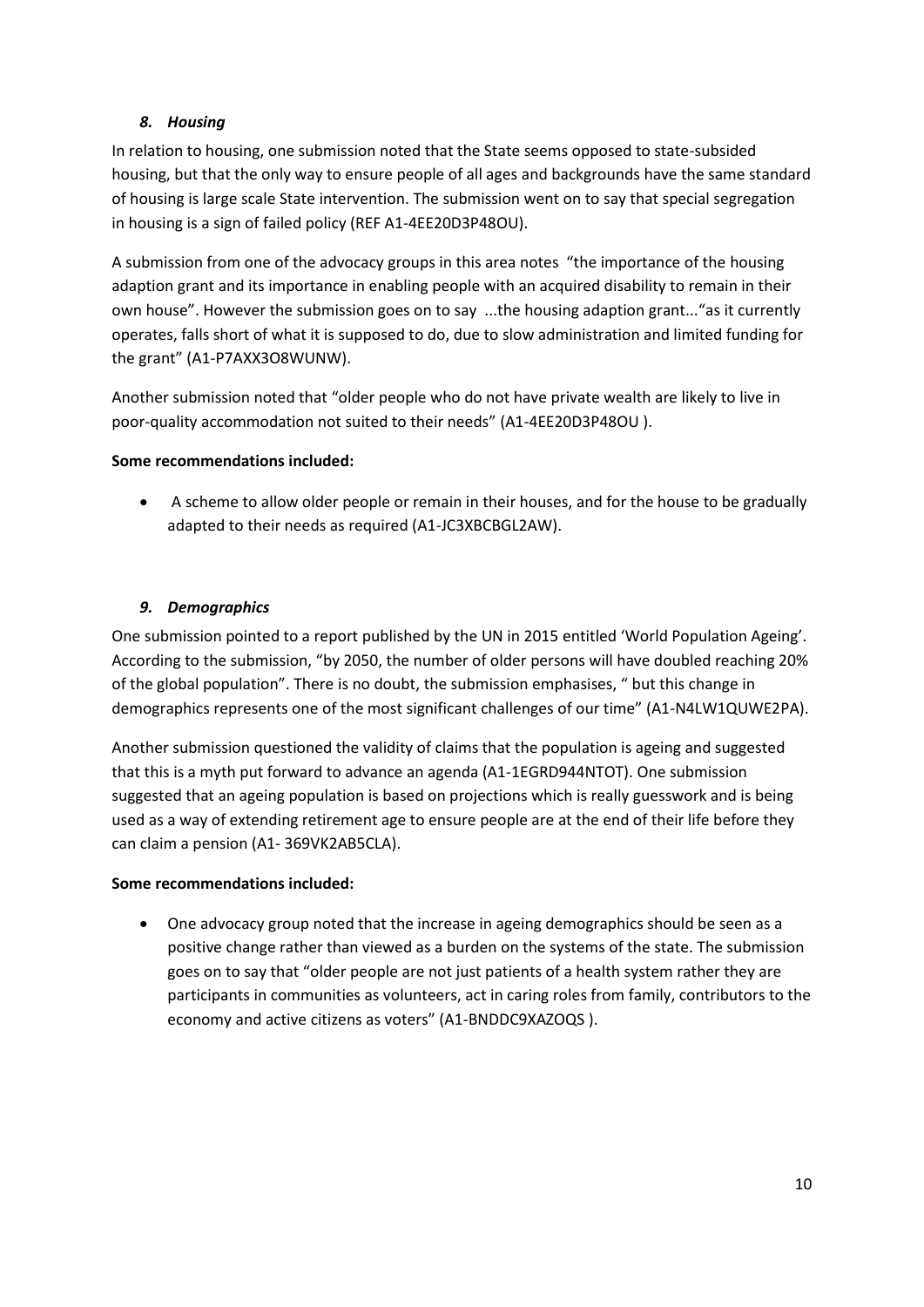#### *10. Education*

The development of an awareness program to allow for middle age adults to plan for when they are older was suggested in a submission. A university made a submission offering courses tailored to this topic.

#### **Some recommendations included:**

 Modules should be included in all professional education and training for individuals working with older people (A1- JW59JZ6K9JHC).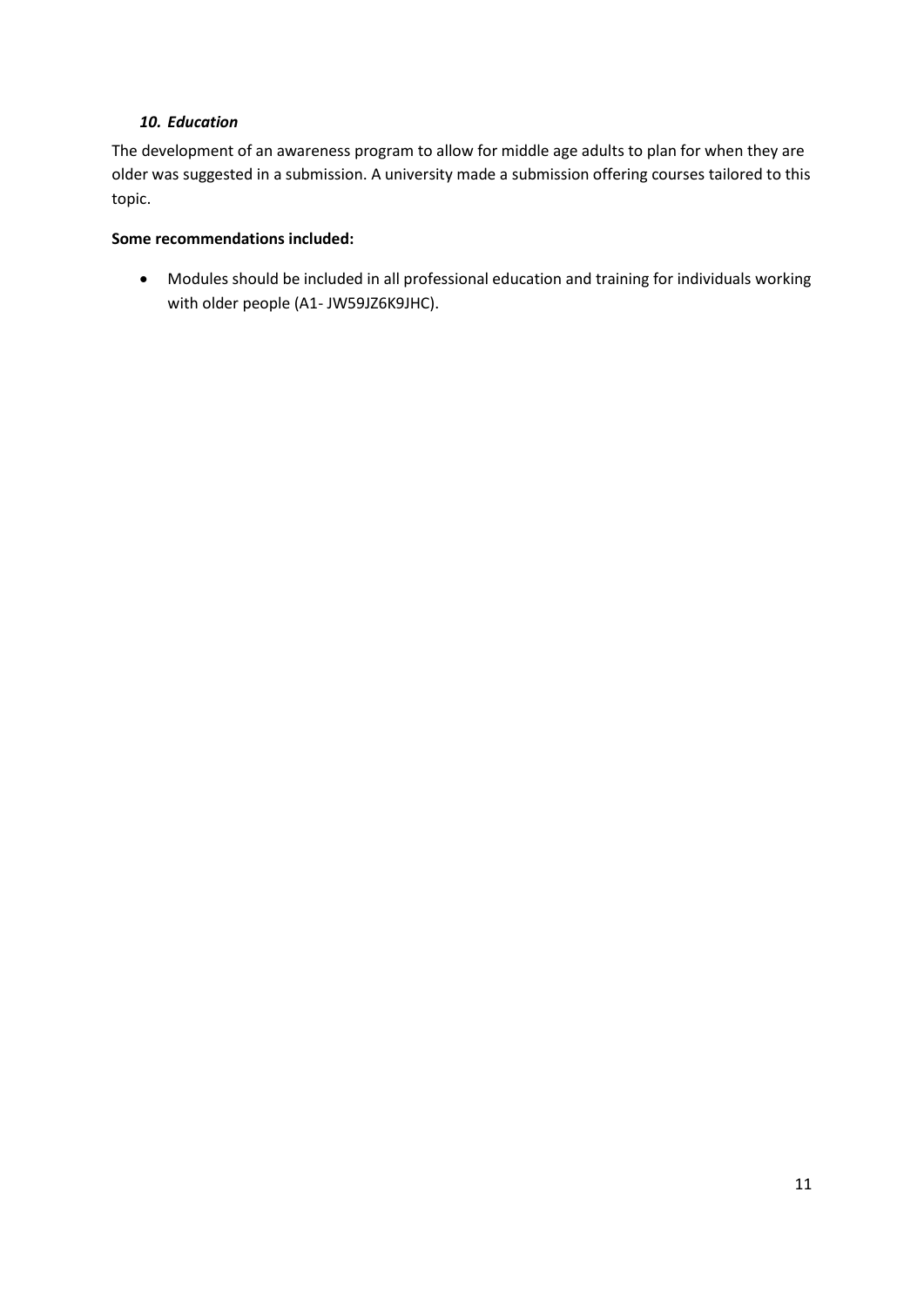#### **Appendix 1**

#### **Submissions made by Advocacy Groups and Professionals**

#### **1. Table of Submissions Made by Advocacy Groups**

The following submissions were made by Advocacy groups.

In the table below, you will find the name of the person who made the submission on behalf of the Advocacy group.

The third column in the table contains a reference number. You can use the reference number or person's name in the first column, to find the submission on the Citizen's Assembly website via the search function.

Find the submission you would like to view. Visi[t http://citizensassembly.ie/](http://citizensassembly.ie/) and then select 'submissions' from the navigation menu.

You can also visit this short URL to take you directly to this page<http://goo.gl/d1zXNT>

| <b>Name</b>         | Group                                                          | <b>Find this submission online</b><br>Enter the reference number<br>below at this URL:<br>http://goo.g]/d1zXNT |
|---------------------|----------------------------------------------------------------|----------------------------------------------------------------------------------------------------------------|
| Sheila Devane       | Medical Missionaries of Mary (MMM)                             | A1-55UOSRUXO9W5                                                                                                |
| Meredith Raley      | Disability Federation of Ireland                               | A1-MN2S07J51D9M                                                                                                |
| Sandra MCCullagh    | Inclusion Ireland                                              | A1-8SNAGMBW5UJC                                                                                                |
| <b>Tadhg Daly</b>   | <b>NHI Nursing Homes Ireland</b>                               | A1-YY2WA10ZIKGP                                                                                                |
| Maurice A O'Connell | The Alliance of Age Sector NGOs                                | A1-T8QWXCPJEM3A                                                                                                |
| Zoe Hughs           | Care Alliance Ireland                                          | A1-U0P84RY5LDEX                                                                                                |
| Brendan O'Hara      | All Ireland Institute of Hospice and<br><b>Palliative Care</b> | A1-VCC00B9MMRZ6                                                                                                |
| Anne Donnellan      | Glór Age Action Galway                                         | A1-6IDIDY2PGN9F                                                                                                |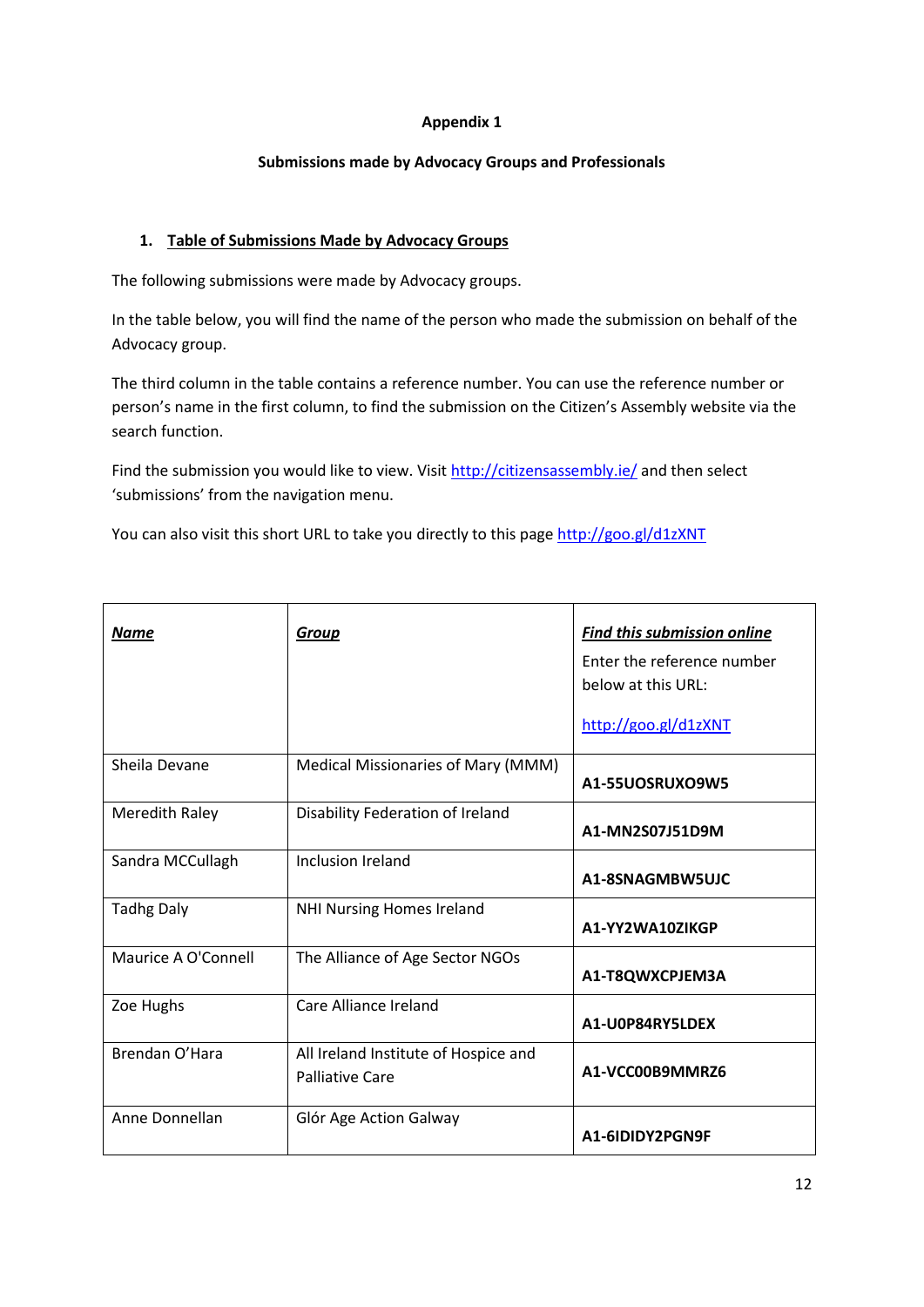| Louise Lennon                                       | <b>Irish Rural Link</b>                       | A1-DBDYG2X4EM0U |
|-----------------------------------------------------|-----------------------------------------------|-----------------|
| Karan O Loughlin                                    | <b>SIPTU</b>                                  | A1-6V1FPAZLAP9T |
| Age Action                                          | Age Action                                    | A1-JW59JZ6K9JHC |
| Angela Edghill                                      | The Irish Hospice Foundation                  | A1-UZ0PFTPJO49J |
| Chris Noone                                         | <b>National LGBT Federation</b>               | A1-HYUC0UET9QQK |
| Lelia O'Flaherty                                    | Council for the status of the Family          | A1-NTJXBICHMFO2 |
| Niamh Clowry                                        | Irish Association For Palliative Care         | A1-ES236FUL8J0Y |
| Deputy Mary Butler &<br>Senator Colette Kellehr     | All-Party Oireachtas Group on<br>Dementia     | A1-MBK51SMM76H1 |
| Rodger O'Sullivan                                   | IPH, Institute of Public Health in<br>Ireland | A1-IFA0M1B5XQL1 |
| Geralyn McGarry                                     | <b>Citizens Information Board</b>             | A1-P7AXX3O8WUNW |
| David Byrne                                         | <b>COPE Galway</b>                            | A1-Z2PQRYY20ANS |
| Derek Bell                                          | Retirement Planning Council of Ireland        | A1-RJE1VTKCZQZU |
| Madeleine Clarke                                    | Genio                                         | A1-LFYJESYHQ8C3 |
| Maureen Kavanagh                                    | <b>Active Retirement Ireland</b>              | A1-BNDDC9XAZOQS |
| Peter Harper                                        | <b>Fine Gael LGBT</b>                         | A1-S4Z4FOVSGG7T |
| Caoimhghin Ó Caoláin                                | Sinn Fein                                     | A1-N4LW1QUWE2PA |
| Mattie McGrath                                      | <b>TD</b>                                     | A1-VW0MRCBBT19H |
| Barry O'Brien                                       | <b>IBM Ireland</b>                            | A1-GYLDJ8739C9E |
| Irish Human Rights and<br><b>Equality Comission</b> | Irish Human Rights and Equality<br>Comission  | A1-UFQ5874GEPHS |
| Peter Kavanagh                                      | <b>Green Party</b>                            | A1-KY0T3EN2ILRN |